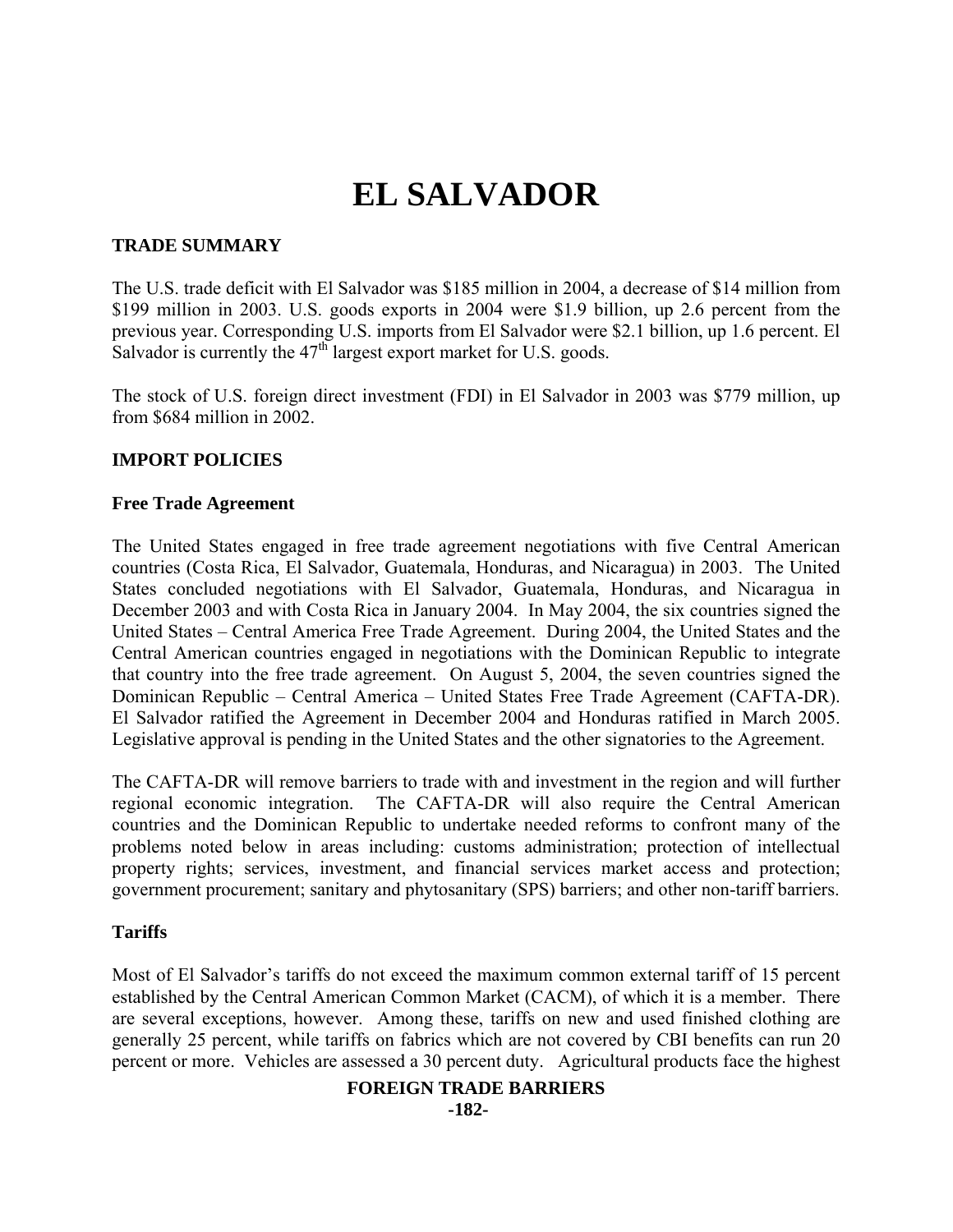tariffs. Dairy, rice and pork products are assessed a 40 percent duty, while the poultry tariff is higher. Alcoholic beverages are subject to a 30 percent duty, a specific tax based on alcoholic content, and an *ad valorem* 20 percent sales tax.

Under the CAFTA-DR, about 80 percent of U.S. industrial and commercial goods will enter the region duty-free, with the remaining tariffs being eliminated within ten years. Nearly all textile and apparel goods that meet the Agreement's rules of origin will be duty-free and quota-free immediately, promoting new opportunities for U.S. and regional fiber, yarn, fabric and apparel manufacturing companies. (The Agreement's tariff treatment for textile and apparel goods may be made retroactive to January 1, 2004.)

Under the CAFTA-DR, El Salvador will eliminate its tariffs on nearly all agricultural products within fifteen years (18 years for rice and chicken leg quarters and 20 years for dairy products). For the most sensitive products, tariff rate quotas will permit some immediate zero-duty access for specified quantities during the tariff phase-out period, which will expand over time. El Salvador will liberalize trade in white corn through expansion of a TRQ, rather than by tariff reductions.

The Agreement also requires transparency and efficiency in administering customs procedures, including the CAFTA-DR rules of origin. El Salvador committed to ensure greater procedural certainty and fairness and all Parties agreed to share information to combat illegal transshipment of goods.

## **Non-Tariff Measures**

Rice and pork are both subject to import quota systems in addition to 40 percent duties. Rice millers are required to buy rice locally. When there is insufficient local supply, the Ministry of Agriculture allows imports under the quota, and if after the import quota has been exhausted, there is still a need for imported rice, rough or milled rice can be imported without limit, subject to a 40 percent duty. Pork importers face similar requirements to first buy locally and only import if a shortage remains after domestic supplies are exhausted, subject to a 40 percent duty. In addition, substantial tariff-rate quotas, which grow over time, were established under the CAFTA-DR for rice and pork to provide duty-free access for U.S. exports while the out-of-quota duties are phased-out.

# **STANDARDS, TESTING, LABELING AND CERTIFICATION**

Although sanitary standards have generally not been a barrier in El Salvador, practices with respect to raw poultry are a notable exception. Since 1992, the Ministry of Agriculture has imposed arbitrary sanitary measures on U.S. poultry imports. The Salvadoran government applies these standards in a discriminatory manner since domestic production is not subject to the same requirements as imports. As a result of these measures, the United States has been unable to export poultry to El Salvador. The industry estimates the value of lost U.S. poultry exports at

## **FOREIGN TRADE BARRIERS**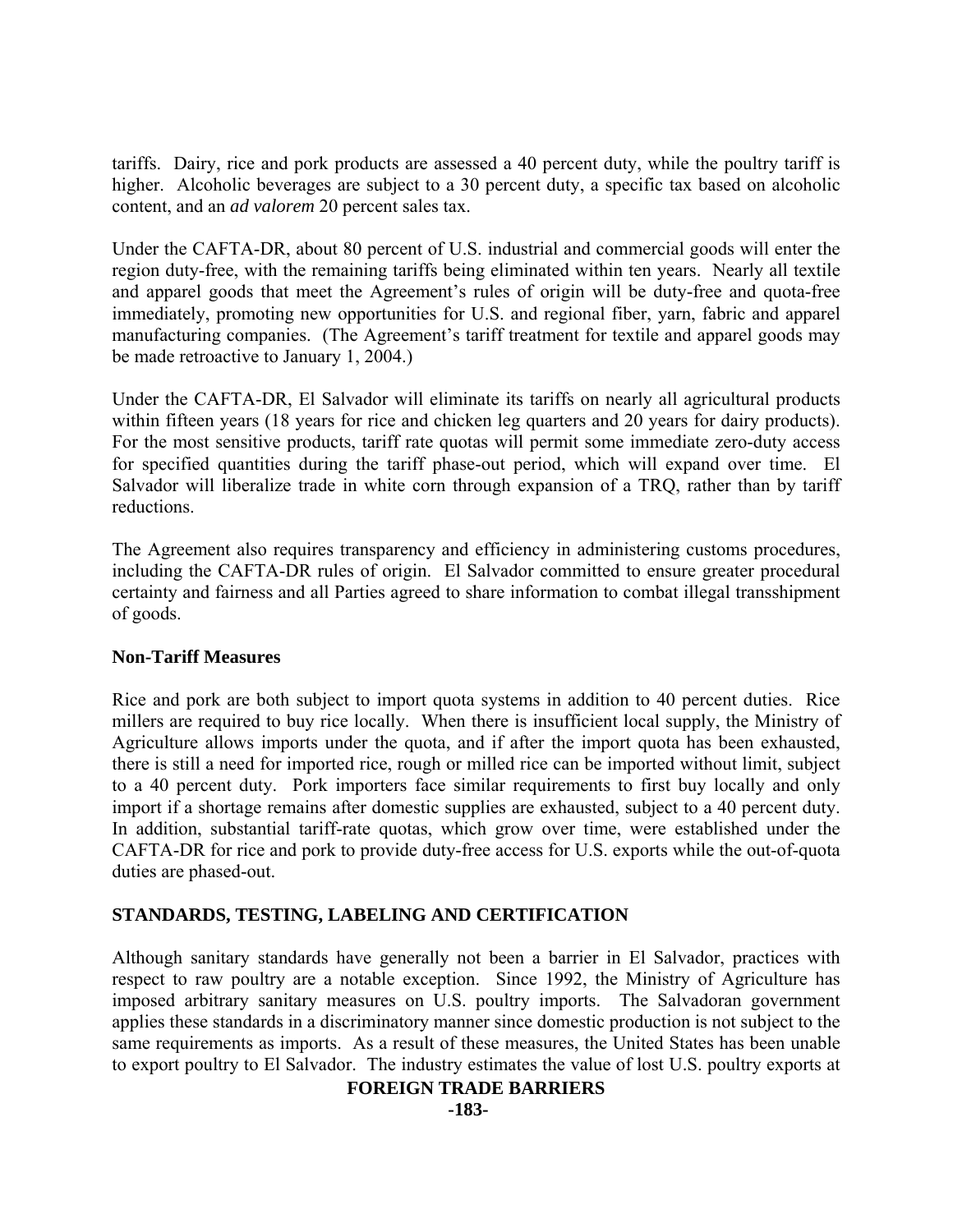\$5 million to \$10 million per year. Resolution of this issue has been a priority for U.S. agencies, which continue to work with the Government of El Salvador.

In addition, the Salvadoran government requires that rice shipments be fumigated at importers' cost unless they are accompanied by a U.S. Department of Agriculture certificate stating that the rice is free of *Tilletia barclayana*. However, since there is no chemical treatment that is both practical and effective against *Tilletia barclayana*, USDA cannot issue these certificates. El Salvador failed to notify the WTO under the Agreement on the Application of Sanitary and Phytosanitary Measures when it imposed this requirement.

Importers must deliver samples of all foods for laboratory testing to the Ministry of Public Health, which, upon approval, issues the product registration numbers which allow them to be sold at retail outlets. Some U.S. processed foods that were approved in the United States were rejected after analysis in El Salvador, thereby barring their sale. The United States and the Ministry of Public Health initiated discussions on this issue in 2002. The U.S. Embassy has been able to obtain access for U.S. products rejected by the Ministry of Public Health testing on a case-by-case basis. At present, there is not yet a standard regulation allowing entry of U.S. approved products. The CAFTA-DR provides an opportunity for the United States to engage El Salvador in several venues, including the SPS and Trade Capacity Working Groups established under the Agreement, and fosters significant movement toward the establishment of standard regulations for the import of foreign food products. A prime example is the work being done on the recognition of the equivalence of the U.S. inspection system for meat, dairy and poutry (see below).

All imports of fresh food, agricultural commodities, and live animals must have a sanitary certificate from the Ministry of Agriculture and the Ministry of Public Health. Basic grains must have import licenses from the Ministry of Agriculture, while dairy products require import licenses from the Ministry of Public Health. Consumer products require a certificate showing approval by U.S. health authorities for public sale.

The United States has raised concerns regarding the potentially discriminatory effects of a proposed Salvadoran technical standard for distilled spirits. U.S. industry has expressed concern with El Salvador's proposed standards for rum and *aguardiente*. However, the five Central American countries, including El Salvador, are in the process of developing common standards for several products, including distilled spirits, which could serve to increase market access and facilitate trade. U.S. industry also welcomes El Salvador's commitment under CAFTA-DR to explicitly recognize Bourbon and Tennessee whiskey as distinctive products of the United States.

When the United States and Central America launched the free trade agreement negotiations, they initiated an active working group dialogue on SPS barriers to agricultural trade that met alongside the negotiations to facilitate market access. The objective was to leverage the impetus of active trade negotiations to seek difficult changes to the Central American countries' SPS regimes. Through the work of this group, El Salvador has committed to resolve specific

## **FOREIGN TRADE BARRIERS**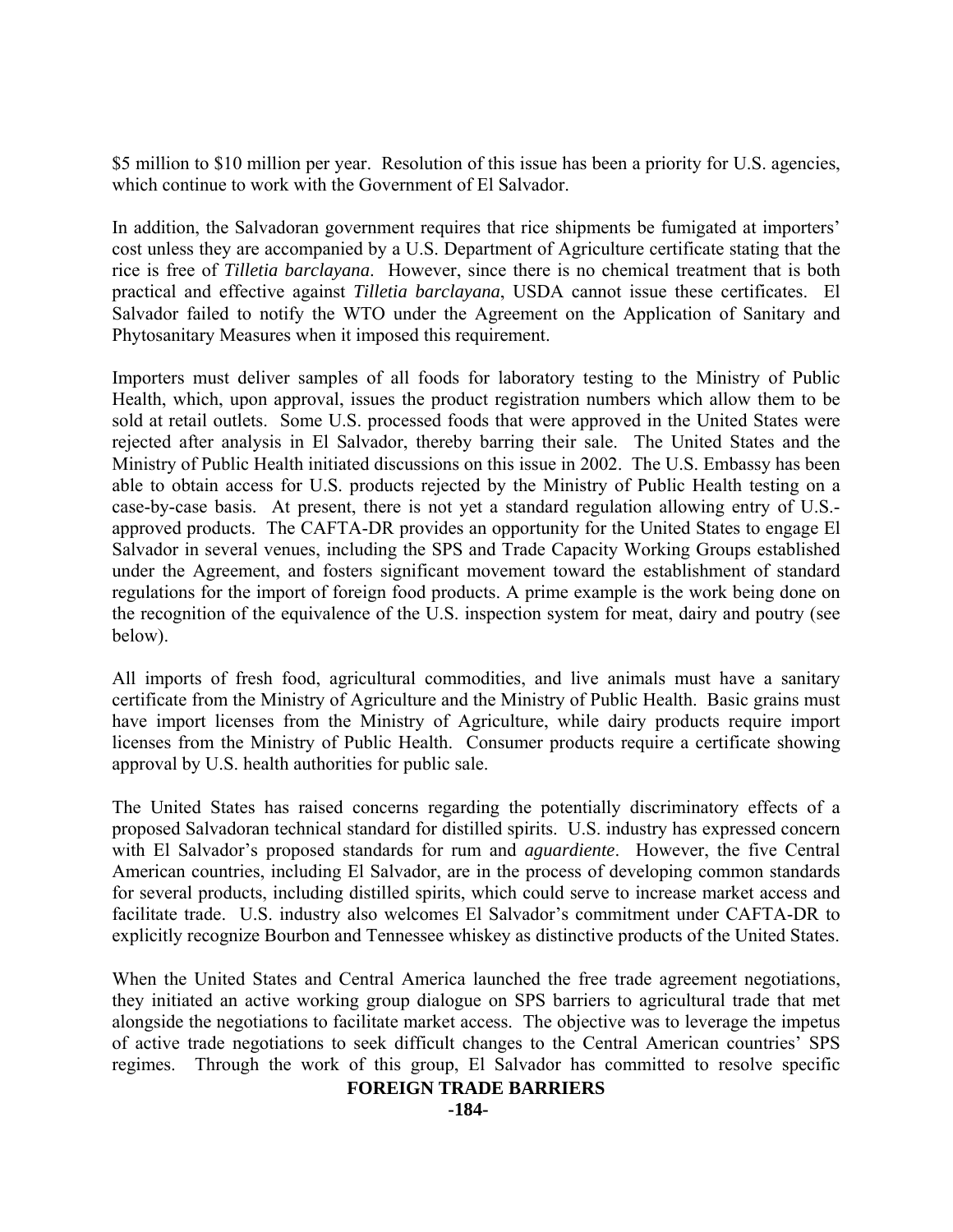measures restricting trade between El Salvador and the United States. In particular, for meat, dairy, and poultry, El Salvador will move toward recognizing import eligibility for all plants inspected under the U.S. food safety and inspection system.

## **GOVERNMENT PROCUREMENT**

El Salvador is not a party to the WTO Agreement on Government Procurement. However, government purchases and construction contracts are usually open to foreign bidders. The Legislative Assembly passed a new, more transparent procurement law in April 2000 that applies to the central government structure as well as to autonomous agencies and municipalities. The CAFTA-DR requires fair and transparent procurement procedures, including advance notice of purchases and timely and effective bid review procedures. Under the CAFTA-DR, U.S. suppliers will be permitted to bid on procurements covered by the Agreement for most Salvadoran government entities, including key ministries and state-owned enterprises on the same basis as Salvadoran suppliers. The anti-corruption provisions in the Agreement require each government to ensure that bribery in trade-related matters, including in government procurement, is treated as a criminal offense, or is subject to comparable penalties, under its law.

## **EXPORT SUBSIDIES**

El Salvador gives a six percent tax rebate on exports shipped outside the Central American area based on the F.O.B port of exit value of the goods. The rebate is not granted to exports of coffee, sugar, or cotton unless these products have undergone a transformation process that adds at least 30 percent to the original value. Assembly plants outside of free trade zones (maquilas) are eligible if they meet the criteria for adding 30 percent Salvadoran value in the production process. Firms operating in free trade zones are not eligible to receive rebates as they already enjoy a 10-year exemption from income tax and duty-free privileges. Under the CAFTA-DR, El Salvador may not adopt new duty waivers or expand existing duty waivers conditioned on the fulfillment of a performance requirement (e.g., the exportation of a given level or percentage of goods). El Salvador may maintain existing duty waiver measures through 2009 provided such measures are consistent with its WTO obligations.

# **INTELLECTUAL PROPERTY RIGHTS (IPR) PROTECTION**

Criminal enforcement of IPR laws at the Attorney General's office is handled by the Crimes Against Private Property and Intellectual Property Unit, where 5 of the approximately 25 prosecutors are assigned to IPR cases, but not necessarily full time. The National Police established an IPR unit that supports the Attorney General's office, but also conducts its own investigations and raids. The National Health Council has administrative enforcement authority for cases involving pharmaceuticals and other intellectual property issues related to public health.

#### **FOREIGN TRADE BARRIERS -185-**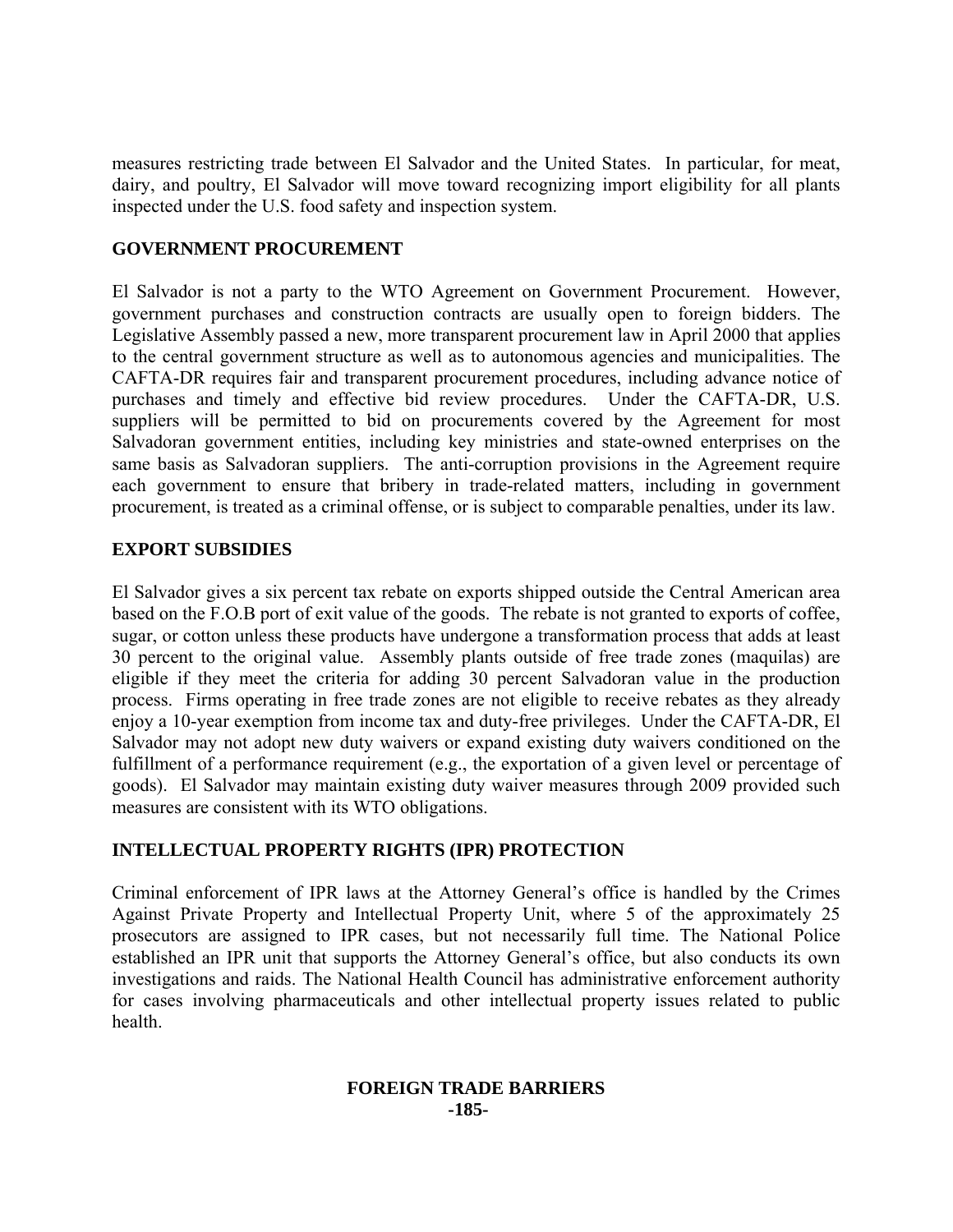CAFTA-DR obligations would strengthen El Salvador's IPR protection regime to conform with, and in many areas exceed, WTO norms. CAFTA-DR obligations would also provide stronger deterrence against piracy and counterfeiting by criminalizing end user piracy and requiring El Salvador to authorize the seizure, forfeiture, and destruction of counterfeit and pirated goods and the equipment used to produce them. The CAFTA-DR text also mandates both statutory and actual damages for copyright and trademark infringement which would ensure that monetary damages can be awarded even when it is difficult to assign a monetary value to the violation.

## **Patents**

The 1993 Intellectual Property Protection Law and El Salvador's acceptance of the disciplines in the TRIPS Agreement addressed several deficiencies in the patent regime. The 1993 law lengthened patent terms to 20 years from the application filing date. Although pharmaceutical patent terms were kept at 15 years, the Salvadoran government's Registry for Intellectual Property issues 20 year patents for pharmaceutical products in practice, which start on the filing date of the application. A major concern for U.S. pharmaceutical and agricultural chemical companies is the lack of data protection in El Salvador for undisclosed test data submitted for the marketing approval of a pharmaceutical or agricultural chemical product. Implementation of CAFTA-DR obligations will ensure adequate and effective protection of such data from disclosure and unfair commercial use.

## **Copyrights**

After a sharp decline attributable to tough enforcement, video piracy in El Salvador returned to high levels in 2004. The main form of piracy is optical discs in DVD-R format offered by video clubs before the local theatrical release. Optical media imported from the United States by pirates is being used as duplication masters. While video piracy is the main concern, there has also been concern expressed about inadequate enforcement of cable broadcast rights and the competitive disadvantage it places on legitimate providers of this service.

## **Trademarks**

In 2002, El Salvador's Legislative Assembly passed the Law of Trademarks and Other Distinctive Signs. The law provides for new protections against bad-faith registration of famous marks. Under the law, the National Registry of Intellectual Property requires that applicants show that they either own or have permission to register the famous mark. There were 25 complaints filed in 2004 with the Attorney General's office for counterfeiting or illegal use of trademarks. There were 54 raids to seize products with such trademarks. During 2003, there was progress in a significant intellectual property dispute involving trademark and copyright infringement by an ex-franchisee. The case, however, is still not fully resolved. Judicial enforcement continues to be the weakest pillar of intellectual property protection in El Salvador, but CAFTA-DR IPR enforcement provisions are expected to help reduce trademark infringement.

#### **FOREIGN TRADE BARRIERS -186-**